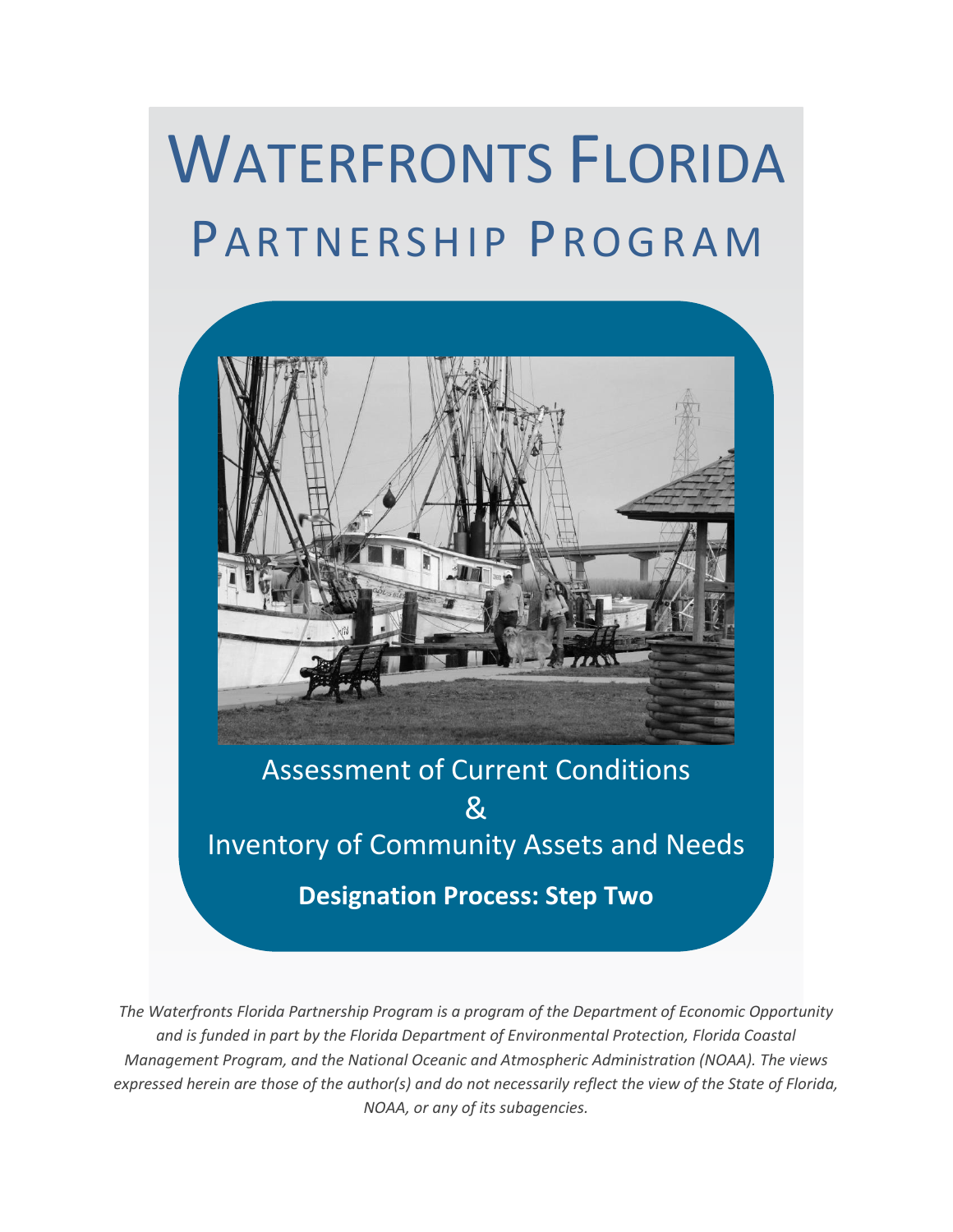# **CONTENTS**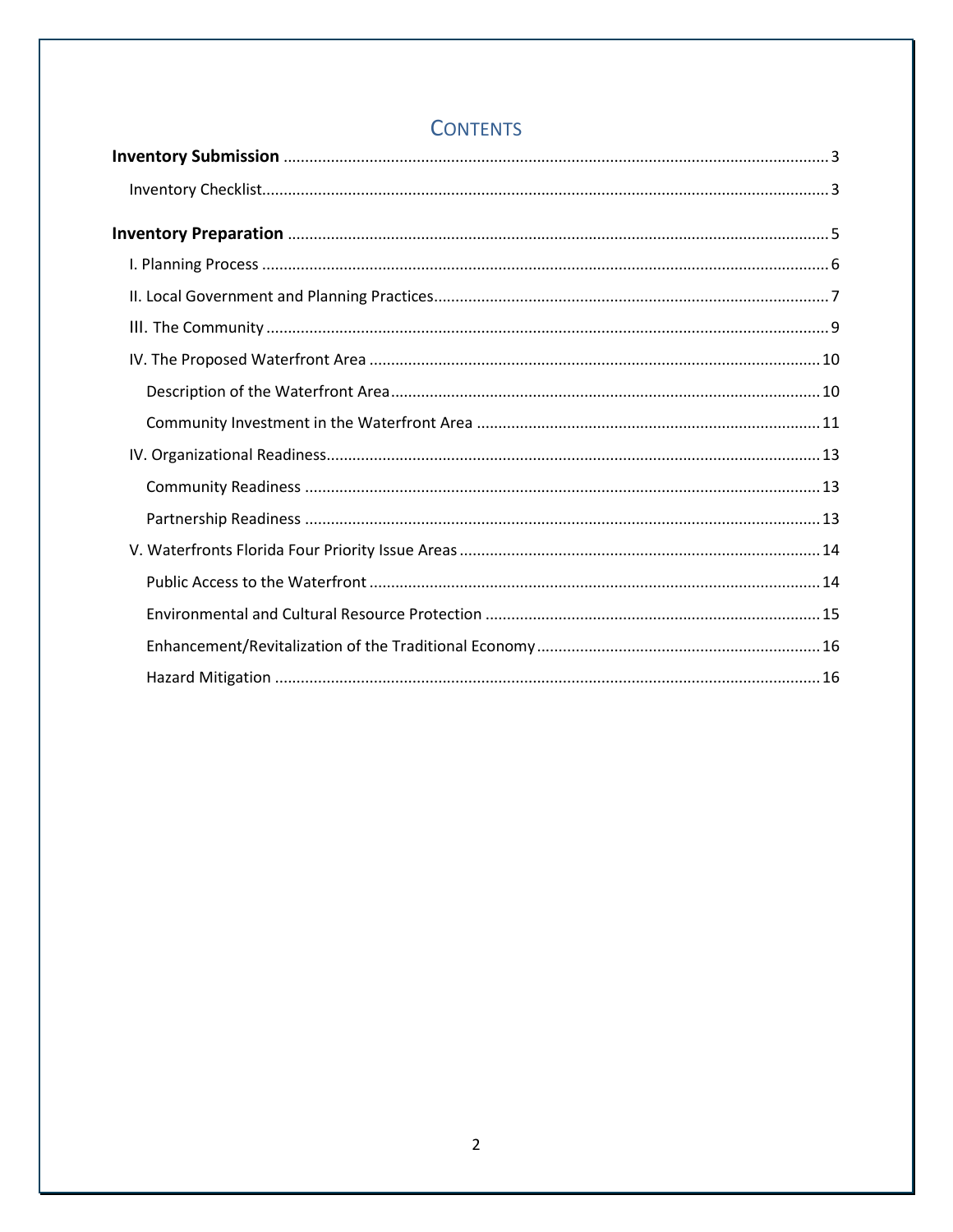## **Inventory Submission**

<span id="page-2-0"></span>Inventories should be submitted to:

Attention: Julie Dennis Waterfronts Florida Program Coordinator Department of Economic Opportunity Division of Community Development 107 E. Madison Street Tallahassee, Florida 32399-4120

Electronic submissions are acceptable as well: [julie.dennis@deo.myflorida.com.](mailto:julie.dennis@deo.myflorida.com)

## <span id="page-2-1"></span>**Inventory Checklist**

Check each item below to indicate that it is included in your inventory package. Return this list with the rest of the inventory package. Submit **one (1) original and two (2) copies** of the inventory package. Complete inventory packages must include:

- $\Box$  1. One (1) original and two (2) copies of the completed inventory form;
- $\Box$  2. A City Council or Board of County Commissioners resolution expressing support for participation in the Waterfronts Florida Partnership Program and financial support for funding a Program Manager. If the applicant is a nonprofit organization, the local government resolution must express specific support for working with the applicant on the local Waterfronts Florida Partnership **(Appendix B)**;
- $\Box$  3. Color maps of:
	- a. the boundaries (polygon) of the proposed Waterfronts Florida Partnership planning area with parcel boundaries, major highways and waterways; and
	- b. the zoning districts included within the proposed area **(Appendix C);**
- 5. Verification of funding for salary for the program manager **(Appendix D)**;
- $\Box$  6. A line item budget for the local Waterfronts initiative including sources of funding if not exclusively tax revenue **(Pages 13-15 of Inventory)**; Attach In-Kind Pledge Forms **(Appendix E)**;
- $\Box$  7. Color copies of 15-30 color photos that represent conditions within the waterfront planning area. These photographs should capture the overall quality of the built and natural environment, the interface between land and water, and the existing uses of the waterfront. Include a brief description of each photograph and locate it on an area map.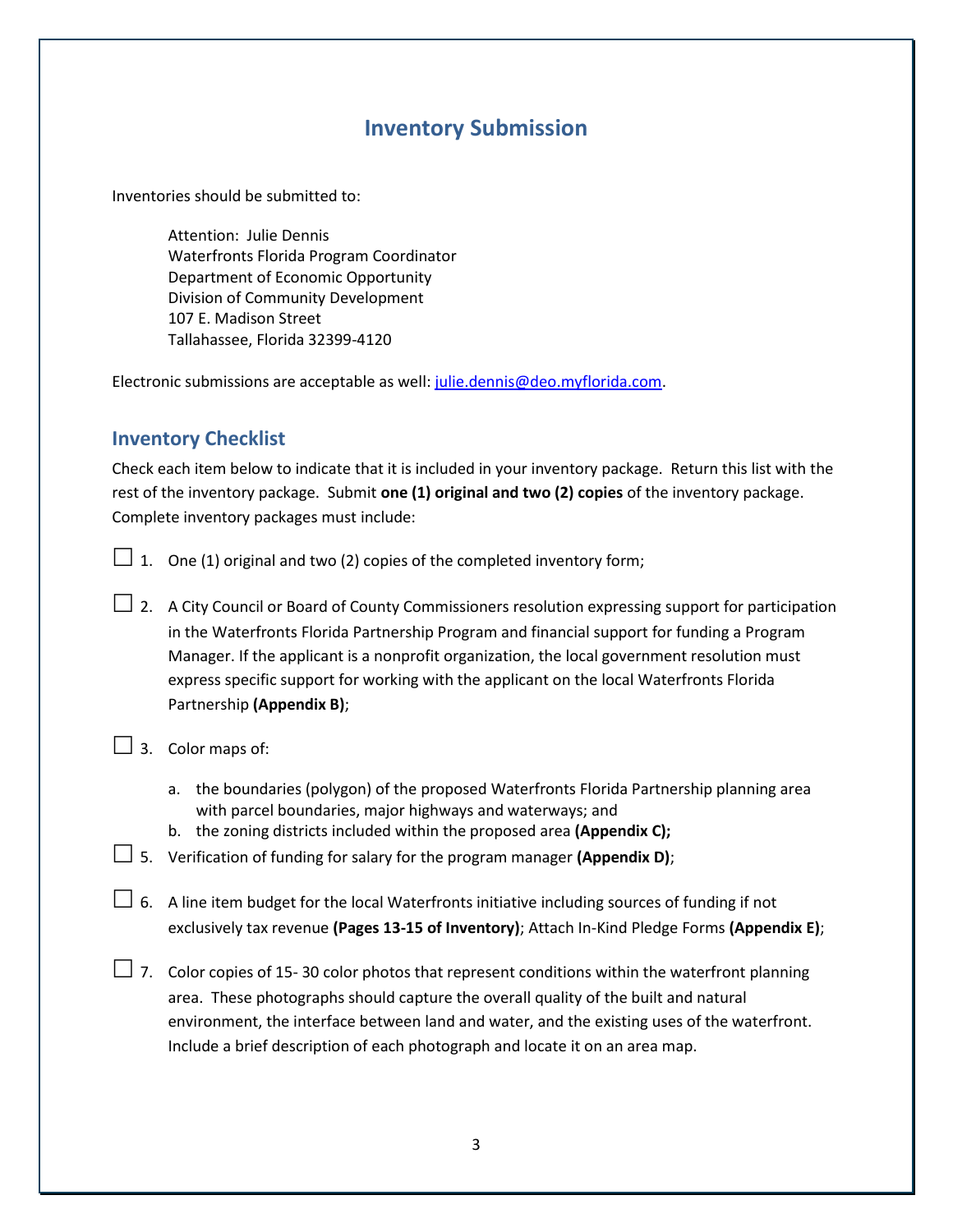- $\Box$  8. An organizational chart showing the Waterfronts Florida Partnership organizational structure (board and committees) and the relationship between the program manager, the applicant (county or municipal government or nonprofit organization working with this government), the program manager's supervisor, the advisory group and any other pertinent parties
- $\Box$  9. Waterfronts Florida Partnership Committee bylaws, if available and
- $\Box$  10. Inventory Acknowledgement Form

#### **PLEASE REVIEW THIS CHECKLIST CAREFULLY & INCLUDE ALL REQUIRED MATERIALS.**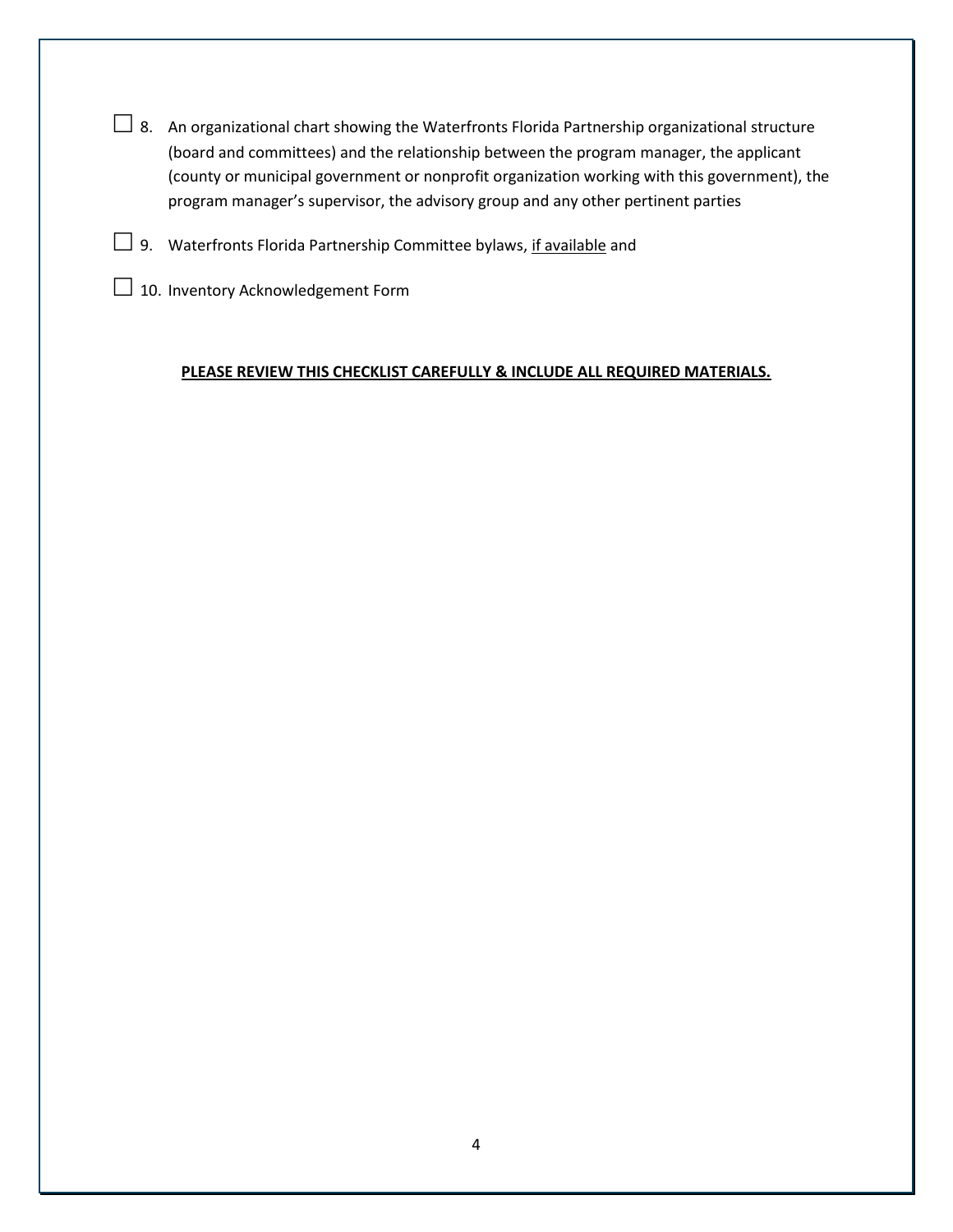# **Inventory Preparation**

<span id="page-4-0"></span>The Waterfronts Florida Partnership Program Inventory contains six sections, each requiring different types of information for completion.

- Section I documents the planning process used when developing the inventory.
- Sections II & III require information about the local government, comprehensive planning requirements, and community demographics.
- Section IV requires information about the composition of land uses and community investment in the waterfront area.
- Section V requires the community to demonstrate that it fully understands the Waterfronts Florida Partnership Program and is ready, both organizationally and financially, to actively participate in the program.
- Section VI requires that the community gather information about the community's needs in each of the Waterfronts Florida Program's four priority issue areas of: public access to the waterfront; environmental and cultural resource protection; enhancement of the viable traditional economy; and hazard mitigation. This section should demonstrate an understanding of the issues by identifying what the community is trying to accomplish in each of the four priority areas.

Applicants are **encouraged** to create an inventory committee to assist in completing this inventory. *Consultants, if used, should be selected for abilities to involve committee members in the process as well as for knowledge of inventory content.* It is encouraged the inventory committee include elected officials, appointed officials, local government staff, and citizen leaders in the inventory preparation effort.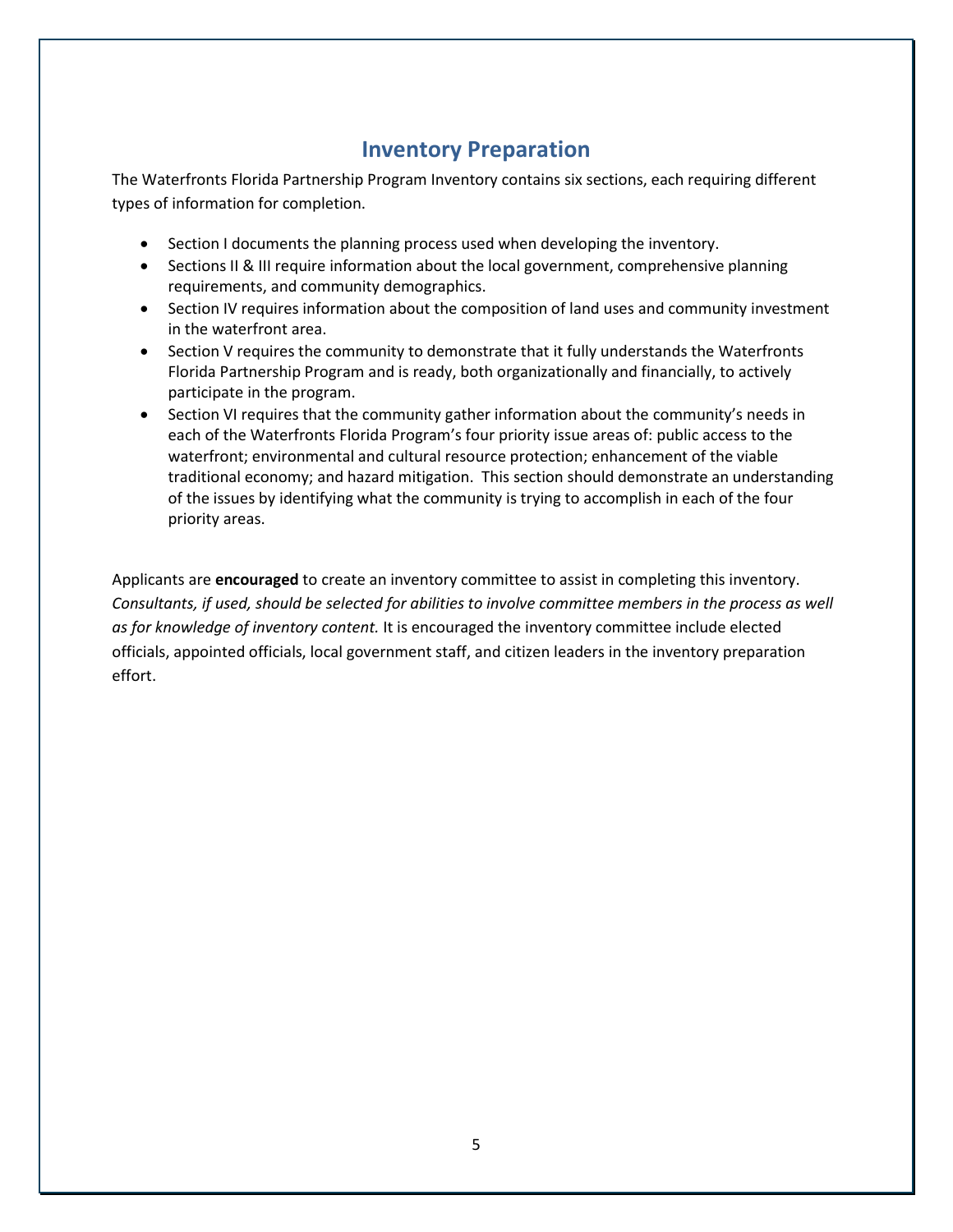## <span id="page-5-0"></span>**I. Planning Process**

1. A list of committee members involved in the inventory process.

2. A list of individuals (name and title) that assisted in the completion of each section of the inventory. If a consultant prepared the inventory, please include the following information:

- **Consultant Firm Name**
- **■** Mailing Address
- Name of Consultant Contact/Title
- **•** Office Phone Number
- **Email Address**

3. A brief description of how consensus was reached and support secured in preparing this inventory.

4. Meeting summaries, minutes, agendas and sign in sheets should also be included, but may be better formatted as an appendix to this planning document.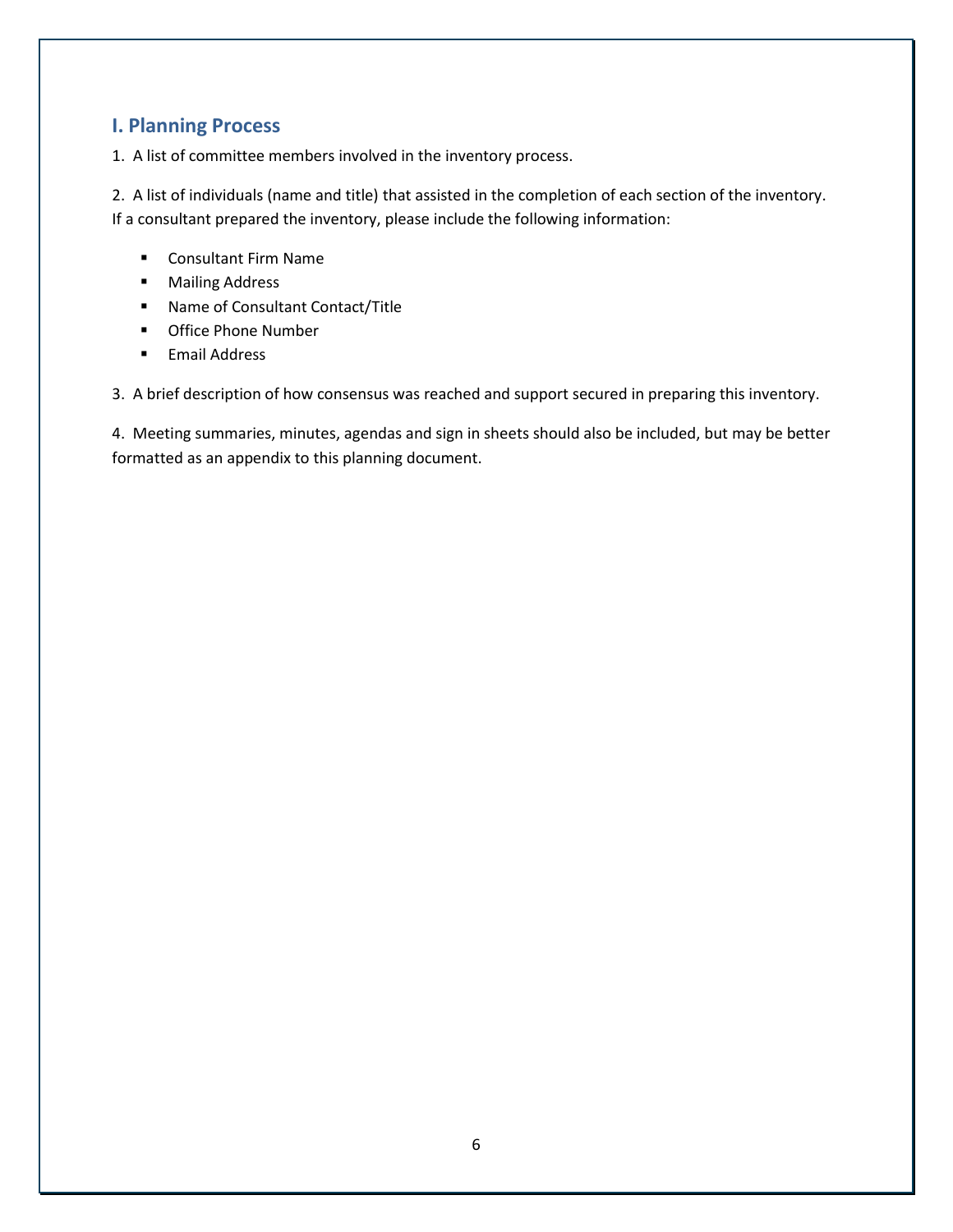## <span id="page-6-0"></span>**II. Local Government and Planning Practices**

The intent of this section is to provide information about the local government and current planning practices. The following information must be included in this section, but the community should present it in narrative format. This will enable them to use it as a chapter in their vision plan during the next step.

- 1. The Proposed Waterfronts Florida Designated Area
	- a. A map outlining the proposed area (as a polygon) for the Waterfronts Florida Partnership Program. Make sure that the boundaries of the area are clearly marked and labeled **(Appendix C)**.
	- b. Describe the boundaries of the proposed waterfront area and why these boundaries were chosen.
- 2. Local Government
	- a. In which local government (county or municipal) jurisdiction is the proposed waterfront area located?
	- b. Indicate what legislative districts the area is located within: Florida House, Florida Senate and Congressional
- 3. Comprehensive planning
	- 1. Briefly summarize how the comprehensive plan specifically addresses the proposed waterfront area. Does the local comprehensive plan delineate the proposed waterfront area for special consideration or planning activities? If so, please cite the appropriate sections, including objectives and policies of the plan. Briefly explain how the community's last Evaluation and Appraisal Report (E.A.R.) addressed or discussed the proposed waterfront area.
		- a. Please cite any objectives and policies in the comprehensive plan that preserve recreational and commercial working waterfronts (as defined in s. 342.07, F.S.).;
		- b. Please cite any objectives and policies in the comprehensive plan that address the recreational functions of waterways; and
		- c. Please cite any objectives and policies in the comprehensive plan that prioritize water-dependent land uses at the shoreline

If the comprehensive plan does not address these subjects, explain the local government's commitment to develop such policies through this program.

- 4. The Waterfronts Florida Partnership Program requires that the community provide a Program Manager by the time of designation for a **minimum of two years** to coordinate and administer activities. Provide the following information to confirm that a program manager will be provided.
	- **Program Manager's Name**
	- **Proposed Starting Date**
	- **Employing/Supervising Agency**
	- Direct Supervisor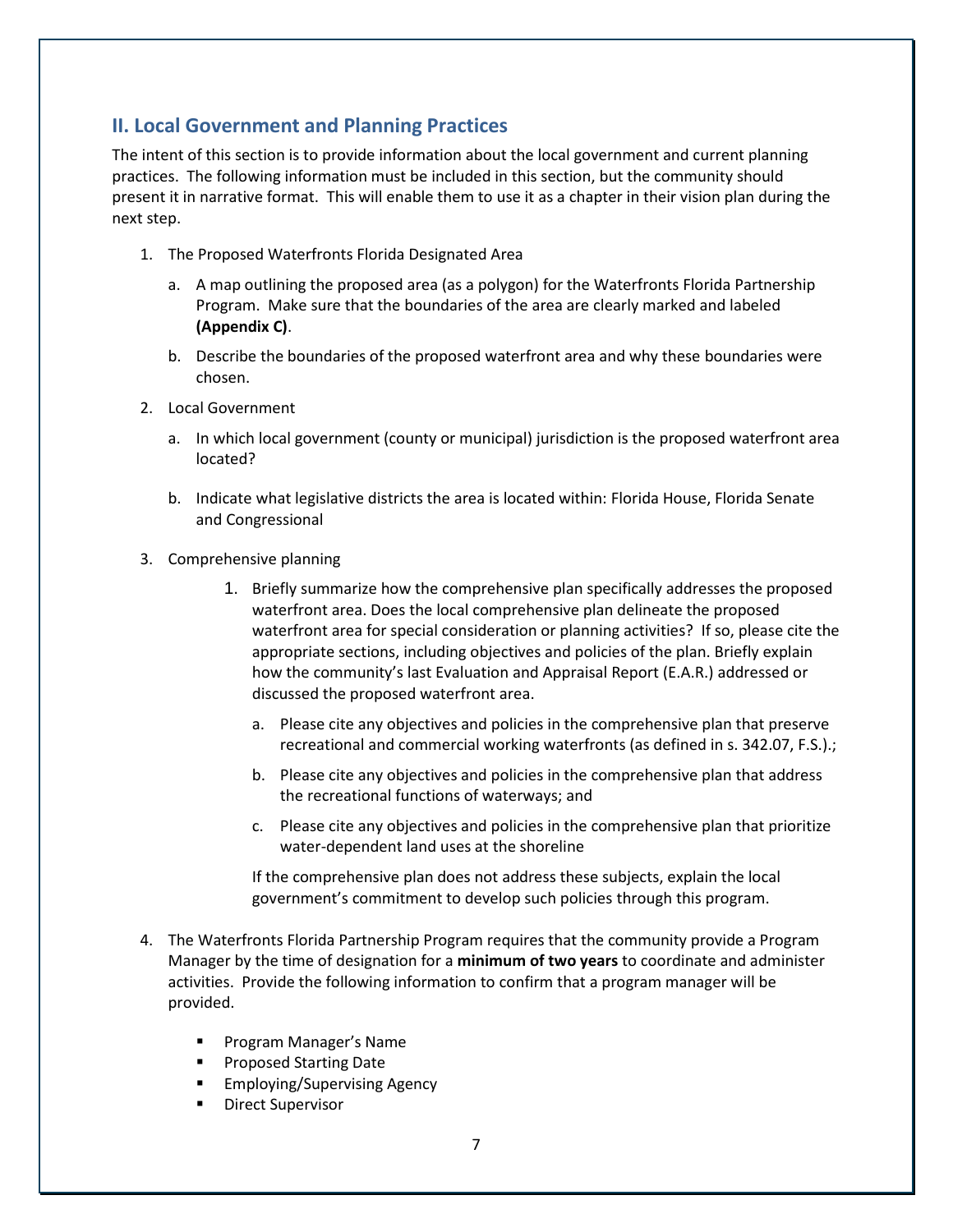- o Name
- o Title
- o Telephone Number
- o Email Address
- a. What makes the proposed program manager the right person for leading the local waterfront revitalization effort?
- b. If the proposed program manager is an existing employee, what other responsibilities will he/she have? In an average work week, what percentage of his/her time will be available for Waterfronts-related work and activities?
- 5. Where will the program manager have office space and have access to office support such as photocopying, telephone, fax, word processing, etc.?
- 6. The program manager will be required to attend at least two (2) training workshops or program managers' meetings prior to finalizing the local vision plan or receiving designation.
	- a. Is there currently money available in the budget to cover the costs associated with travel?
	- b. Identify the departmental budget from which travel funds will be taken.
	- c. Will these funds be available upon designation? If not, what actions will be taken to ensure the program manager is able to attend these meetings?
- 7. Attach a City Council or Board of County Commissioners resolution expressing support for the participation in the Waterfronts Florida Partnership Program. If the applicant is a nonprofit organization, the local government resolution must express specific support for working with the applicant on the local Waterfronts Florida Partnership **(Appendix B)**.
- 8. A budget that details expected income and expenses for two years. Below is an example of what this budget might look like:

| Income                       |                                              |                                                |                                              |                                                    |                      |
|------------------------------|----------------------------------------------|------------------------------------------------|----------------------------------------------|----------------------------------------------------|----------------------|
|                              |                                              |                                                |                                              | In-Kind Pledged                                    |                      |
| <b>Sources</b>               | Cash in Hand                                 | Cash Pledged <sup>1</sup>                      | <b>Total Cash</b>                            | 4                                                  | <b>Total Income</b>  |
| <b>City Government</b>       |                                              |                                                |                                              | Salary for<br>part/full-time<br>program<br>manager | Salary               |
| <b>CRA Trust Fund</b>        |                                              | \$5,000 for festival                           | \$5,000                                      |                                                    | \$5,000              |
|                              |                                              | support                                        |                                              |                                                    |                      |
| <b>County Government</b>     |                                              |                                                |                                              |                                                    |                      |
| <b>Private Contributions</b> |                                              |                                                |                                              |                                                    |                      |
| Other                        | \$5,000 for small-<br>scale seed<br>projects |                                                | \$5,000                                      |                                                    | \$5,000              |
|                              |                                              | <b>TOTAL CASH</b><br><b>INCOME<sup>3</sup></b> | \$10,000                                     |                                                    |                      |
|                              |                                              |                                                | <b>TOTAL IN-KIND</b><br>PLEDGED <sup>1</sup> | Salary                                             |                      |
|                              |                                              |                                                |                                              | <b>TOTAL</b><br><b>INCOME<sup>2</sup></b>          | Salary +<br>\$10,000 |

#### **\*Example\* FIRST YEAR BUDGET SUMMARY**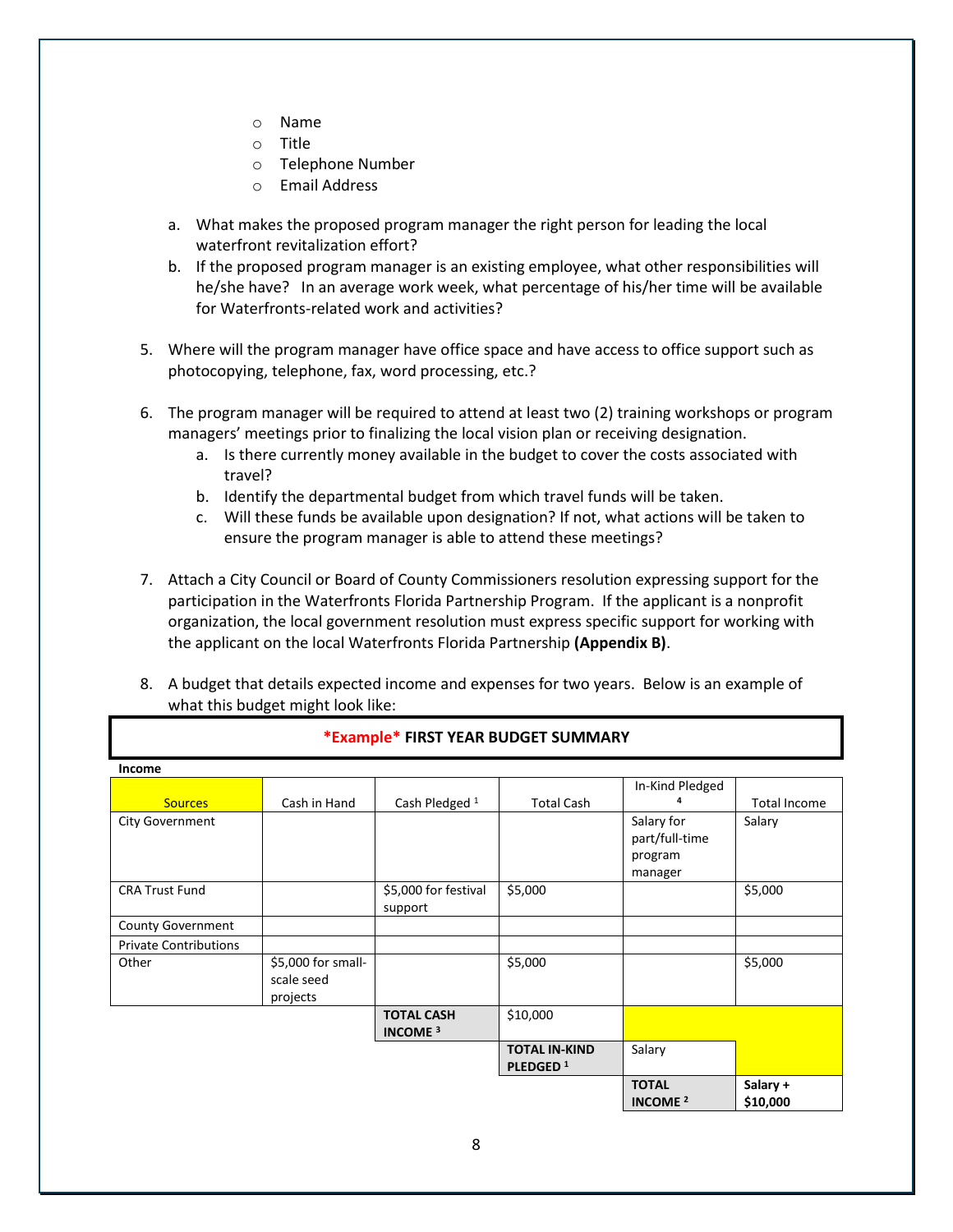|   | A list of all cash funding pledges must be submitted as <b>Appendix E.</b> |
|---|----------------------------------------------------------------------------|
| 2 | Total Expenses must equal Total Income.                                    |
| 3 | Total Cash Income must equal or exceed Total Cash Needs.                   |
|   |                                                                            |

## <span id="page-8-0"></span>**III. The Community**

The intent of this section is to provide demographic information about the community. The following information must be included in this section, but the community should present it in narrative format. This will enable them to use it as a chapter in their vision plan during the next step:

#### *DEMOGRAPHIC STATISTICS*

Please use Bureau of Business and Economic Research (BEBR) data [\(http://www.bebr.ufl.edu/\)](http://www.bebr.ufl.edu/) for projected future population levels and/or U.S. Census data [\(www.census.gov\)](http://www.census.gov/) to complete.

- 1. Population/ seasonal population (2000, 2010 and projected 2020) for both the city and county.
- 2. Median Age (2000, 2010) for both the city and county.
- 3. City Persons by Race (Percentage of population total may exceed 100%) for 2000 and 2010; *complete this section only if the proposed Waterfronts Florida Designated Area is located within an incorporated municipality.*
	- a. White
	- b. African-American
	- c. Asian/Pacific Islands
	- d. Native American
	- e. Hispanic
	- f. Other
- 4. County Persons by Race (Percentage of population total may exceed 100%) for 2000 and 2010
	- a. White
	- b. African-American
	- c. Asian/Pacific Island
	- d. Native American
	- e. Hispanic
	- f. Other
- 5. Median household income (1990, 2000 and 2010, if available for the city and county).
- 6. Where is the nearest Metropolitan Statistical Area (MSA)? How far is it in miles from the program area?
- 7. What types of regional transportation facilities are located in the community? Please include names.
	- a) Commercial Airport
	- b) Airlines
	- c) Passenger Railroads
	- d) Freight Railroads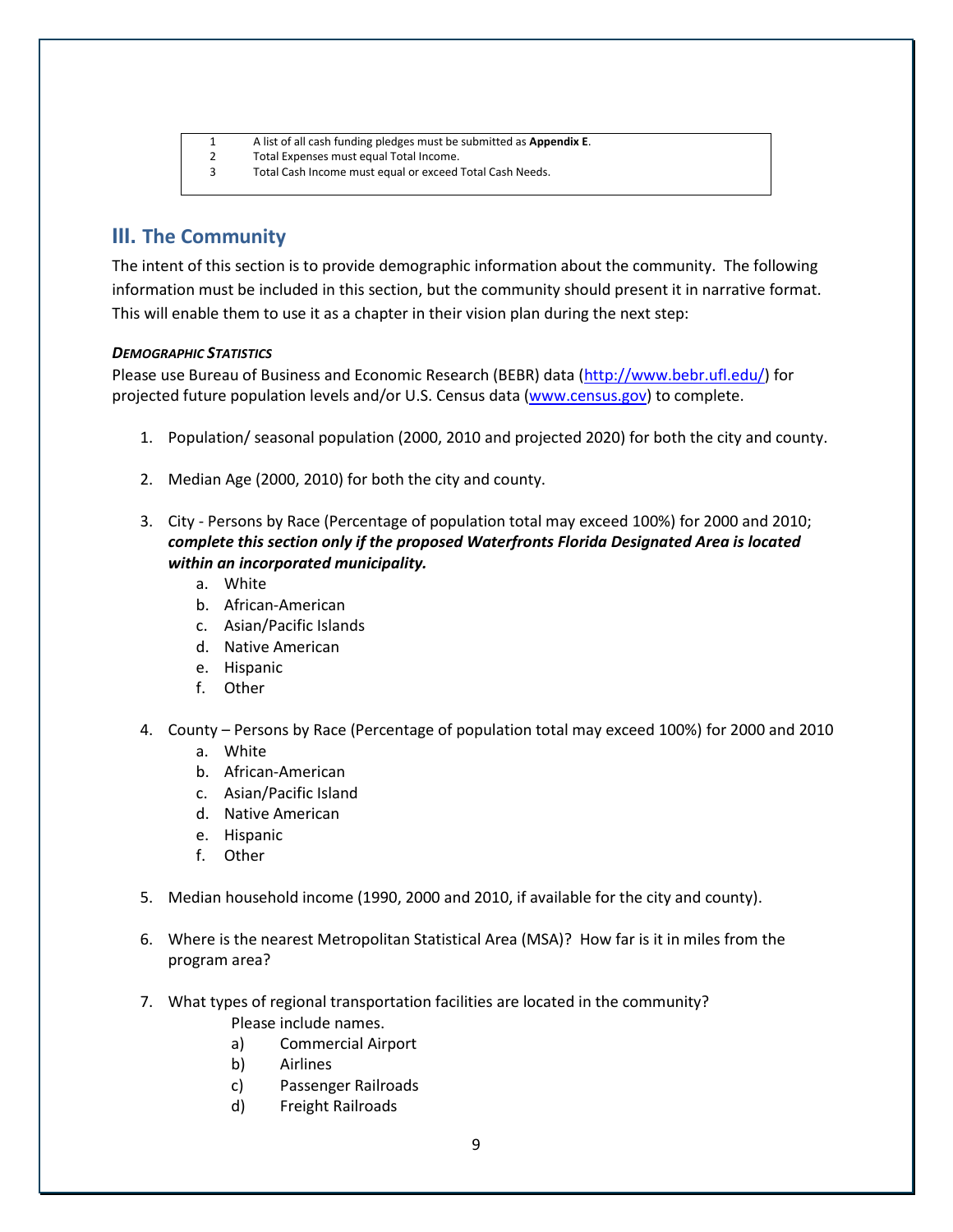- e) Bus Service
- f) State and Interstate highways
- g) Other

Please provide a brief assessment of the state of transportation resources within the community.

- 8. Please list the newspaper and radio outlets that serve the community.
	- a) Newspapers
	- b) Radio
- 9. Is tourism a major industry in the proposed waterfront area? (Yes or No)
	- a) If tourism is a major industry, what activities attract the most tourists?
	- b) Are there major resorts or attractions nearby? If so, please identify them.
	- c) Are there major events or community festivals held nearby or in the community? If so, identify them.
- 10. List the five largest employers in the community and include the following information:
	- a. Employer Name
	- b. Type of Business
	- c. Number of Employees

## <span id="page-9-0"></span>**IV. The Proposed Waterfront Area**

The intent of this section is to provide information about the local government and current planning practices. The following information must be included in this section, but the community should present it in narrative format. This will enable them to use it as a chapter in their vision plan during the next step.

#### <span id="page-9-1"></span>*DESCRIPTION OF THE WATERFRONT AREA*

- A. Include a brief description of the historic water-dependent economic uses of the proposed waterfront area. Include a discussion of how the water-dependent economy has evolved, what has changed and what issues and problems you are trying to resolve with respect to the proposed waterfront area.
- B. What is the composition of land uses in the proposed waterfront area? Please provide the size of the waterfront area in acres and composition of land uses in percentage values that add up to 100%. It may be best to do this in table format. An example table has been provided below.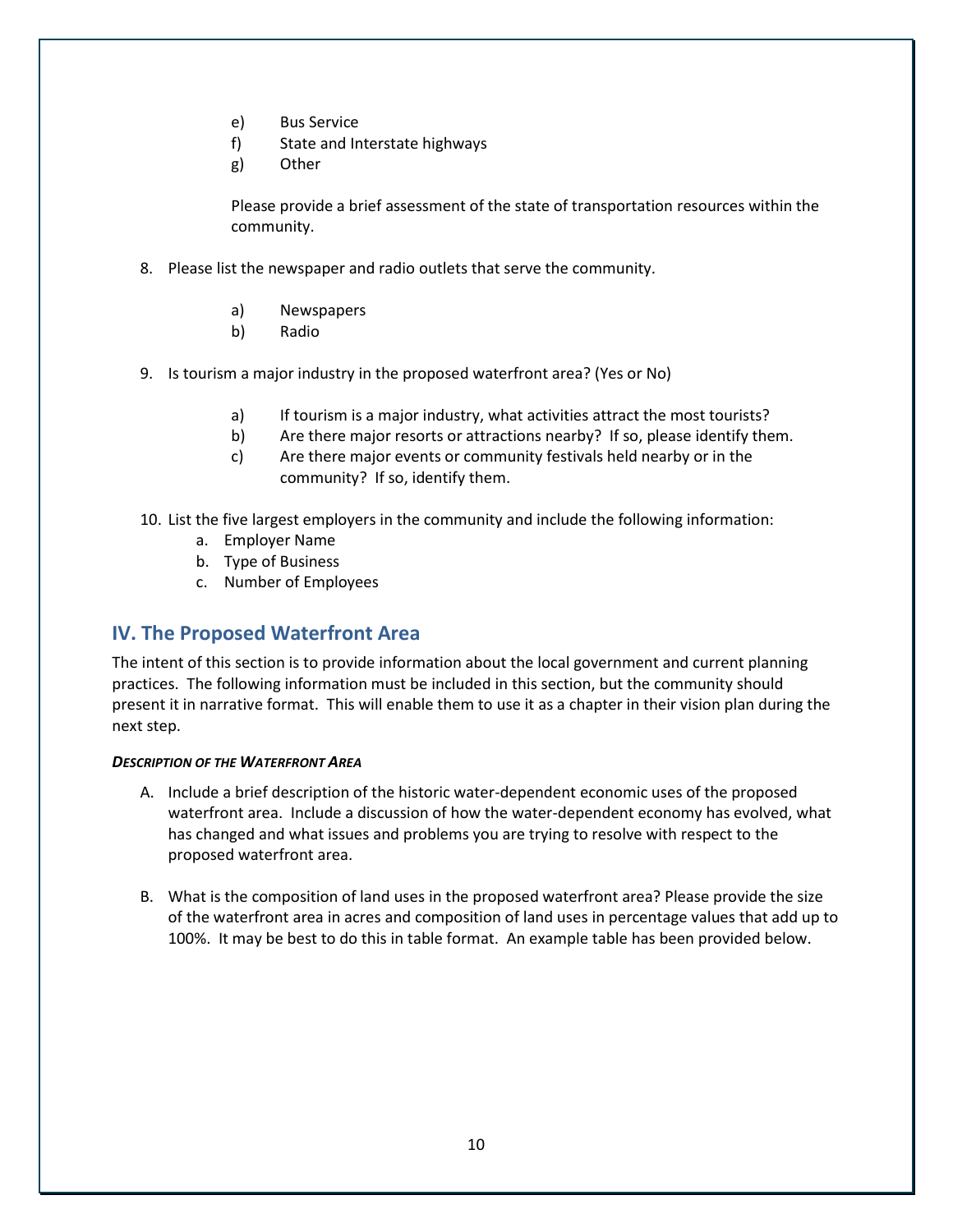| <b>Land Use</b>                 | Acres | Percent | <b>Percent Vacant (can be</b><br>based on approximate<br>estimates) |
|---------------------------------|-------|---------|---------------------------------------------------------------------|
| Commercial                      |       |         |                                                                     |
| Residential                     |       |         |                                                                     |
| Industrial                      |       |         |                                                                     |
| <b>Public Buildings/Grounds</b> |       |         |                                                                     |
| Other (please specify)          |       |         |                                                                     |
| <b>TOTALS</b>                   |       | 100%    |                                                                     |

- C. Describe any major changes in the physical condition of the proposed waterfront area in the past five years. For example, destruction by hurricane, decline in maintenance, new construction, major building rehabilitation, etc.
- D. Include 15 to 30 color photos that are representative of the conditions within the proposed waterfront area. These photographs should demonstrate the overall quality of the built and natural environment, the interface between land and water, and the existing uses of the waterfront. Include a brief description of each photograph and locate it on an area map.

#### <span id="page-10-0"></span>*COMMUNITY INVESTMENT IN THE WATERFRONT AREA*

A. List the top five major public and private investments made in the proposed waterfront area throughout the last ten years. Include the approximate cost of each project and its source of funding. Examples of public and private investments include, but are not limited to: public building renovation, infrastructure improvements, and park development. Sources of funding may include grants, bonds, general revenue, in-kind, or cash donations. The table is an example of how this information might be best formatted.

|    | Project | <b>Public or</b><br>Private | Cost | <b>Sources of Funding</b> | <b>Match or In-kind</b><br><b>Contributions</b> |
|----|---------|-----------------------------|------|---------------------------|-------------------------------------------------|
| 1. |         |                             |      |                           |                                                 |
| 2. |         |                             |      |                           |                                                 |
| 3. |         |                             |      |                           |                                                 |
| 4. |         |                             |      |                           |                                                 |
| 5. |         |                             |      |                           |                                                 |
|    |         |                             |      |                           |                                                 |

- B. How are the projects and/or improvements listed above being maintained and what is the source of funding?
- C. If applicable, please briefly answer each of the following questions.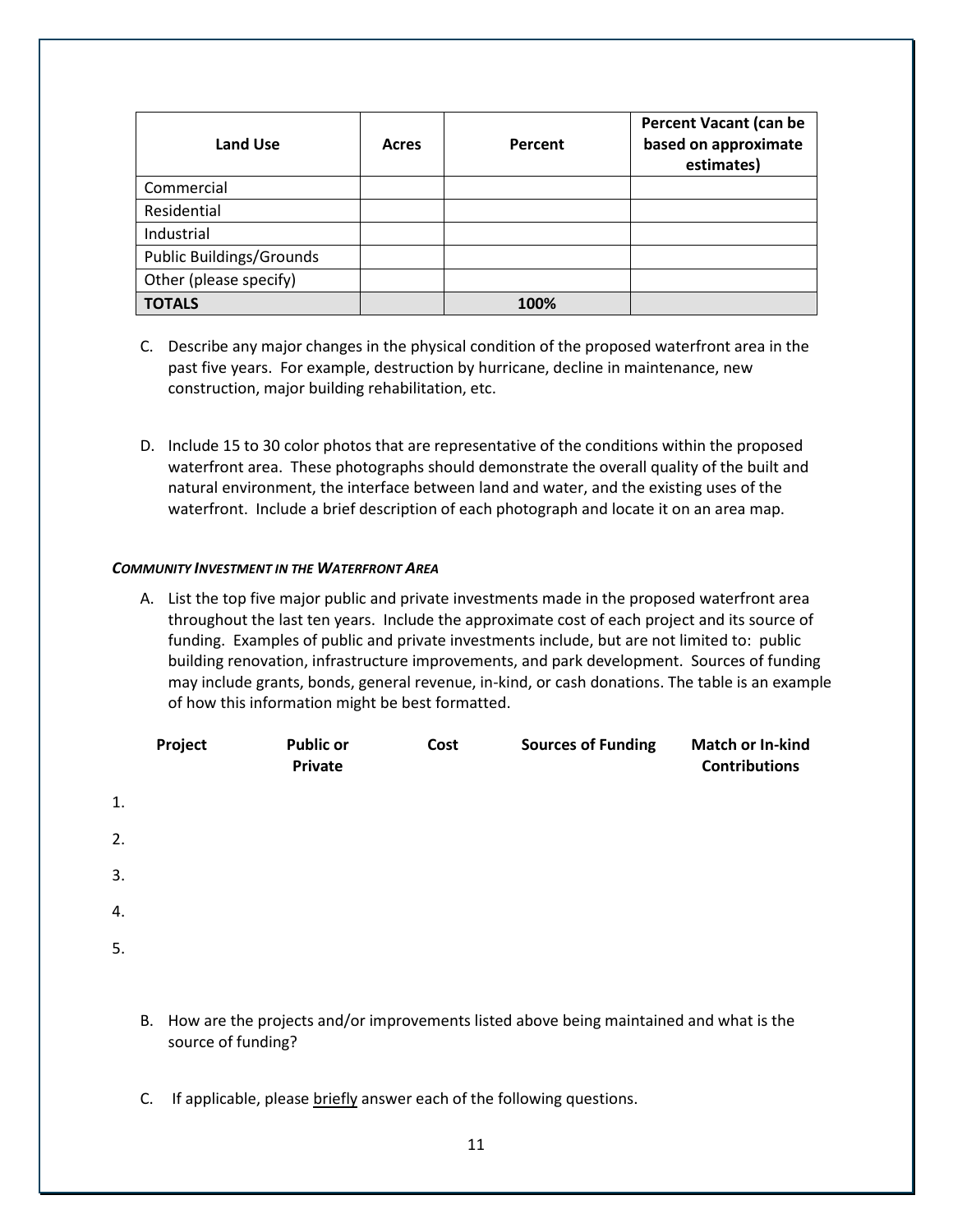- 1) Is the proposed waterfront area included in any adopted community vision plans? If so, provide the date of the vision plan and briefly describe the goals mentioned in the plan related to the waterfront revitalization.
- 2) Does the local comprehensive plan include a downtown revitalization element? If so, summarize how the element addresses the proposed waterfront area.
- 3) Are there any formalized groups, such as a Community Development Department, Community Redevelopment Agency, Downtown Development Agency or other wellorganized nongovernmental organizations, that are involved in the proposed waterfront area? If so, please describe their work for the past three years. How successful have the groups been in addressing and reaching their goals and objectives? How will they be involved in future waterfront work and the local Waterfronts Florida Partnership Program? How will the Waterfronts Florida Partnership committee prevent organizational overlap between its objectives and those of other local organizations with similar goals?
- 4) Is the proposed area within the boundaries of a community redevelopment area (CRA)? If so, does the reinvestment area encompass all of the proposed waterfront area?
- 5) Does the proposed area have a staff person solely responsible for revitalization? If so, how many hours a week? What is the source of funding?
- 6) Does the proposed area have a business district plan? If so, do the guidelines pertain to the whole area?
- 7) Does the local comprehensive plan include a historic preservation element? If so, summarize how the element addresses the proposed waterfront area.
- 8) Does the proposed area have an historic preservation ordinance? If so, does it include the whole area?
- 9) Does the proposed area include a historic district? If so, what type of designation does the district hold (e.g. national, local, etc.) and when was it designated? Does it include the whole area?
- 10) Does the proposed area have design guidelines? If so, does the plan pertain to the whole area?
- 11) Does the proposed waterfront area hold any other designations that have not yet been addressed? (e.g., brownfields, Enterprise Zones, Rural Area of Critical State Economic Concern, etc.)
- 12) Provide a brief description of each applicable zoning district within the proposed area and attach a zoning map **(Appendix C)**.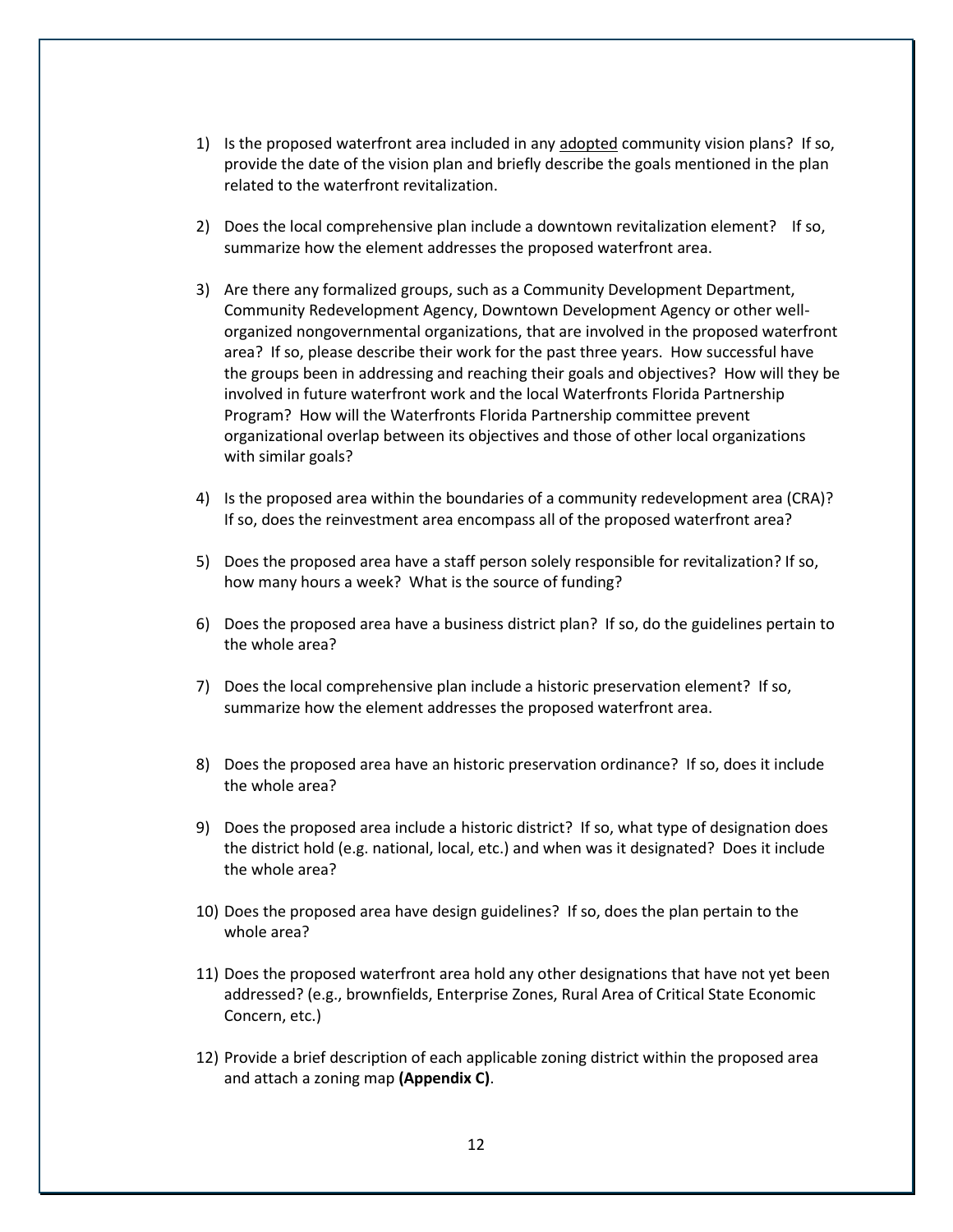13) Has the community jointly implemented any projects with the city/county in the proposed waterfront area? If so, briefly describe each project, the collaborative process involved, and the outcome.

## <span id="page-12-0"></span>**IV. Organizational Readiness**

#### <span id="page-12-1"></span>*COMMUNITY READINESS*

- A. Briefly describe the initial spark or motivation for the community to undertake waterfront revitalization. What are the community's interests, objectives and priorities for waterfront revitalization within the proposed waterfront area? Thus far, who in the community or what segment of the community has been most active in spearheading the effort to receive Waterfronts Florida Partnership Program designation? Who, in the community will be the main champions of the revitalization effort? Why will they be effective champions?
- B. What exactly does the community hope to accomplish through this program? Explain how the Waterfronts Florida Partnership Program can be of value to your community and the technical expertise necessary to plan and carry out projects for waterfront revitalization?
- C. How will the work done under the Waterfronts Florida Partnership Program be integrated into the local comprehensive plan and the implementation activities of the local government? Please be specific.
- D. Broad stakeholder participation is critical to the success of any visioning effort. Ensuring strong levels of stakeholder participation is also one of the more difficult tasks involved in conducting a visioning process. Briefly describe what strategies the partnership will use to make sure that citizens and affected stakeholders are aware of the visioning effort and are encouraged to contribute to it.
- E. How will the Partnership recruit, motivate, and maintain volunteers to aid in the local waterfront revitalization effort?
- F. Briefly describe what the community feels are its strengths and weaknesses with developing and implementing a waterfront revitalization plan.
	- a. Strengths/Opportunities:
	- b. Weaknesses/Threats:

#### <span id="page-12-2"></span>*PARTNERSHIP READINESS*

- A. Attach an organizational chart showing the Waterfronts Florida Partnership organizational structure (board and committees) and the relationship between the program manager, the applicant (county or municipal government or nonprofit organization working with this government), the program manager's supervisor, the advisory group and any other pertinent parties **(Appendix H)**;
- B. Has the committee adopted bylaws or operating procedures? If so, please attach in **Appendix I**.
- C. Has anyone from the community participated in the Waterfronts Florida Partnership Program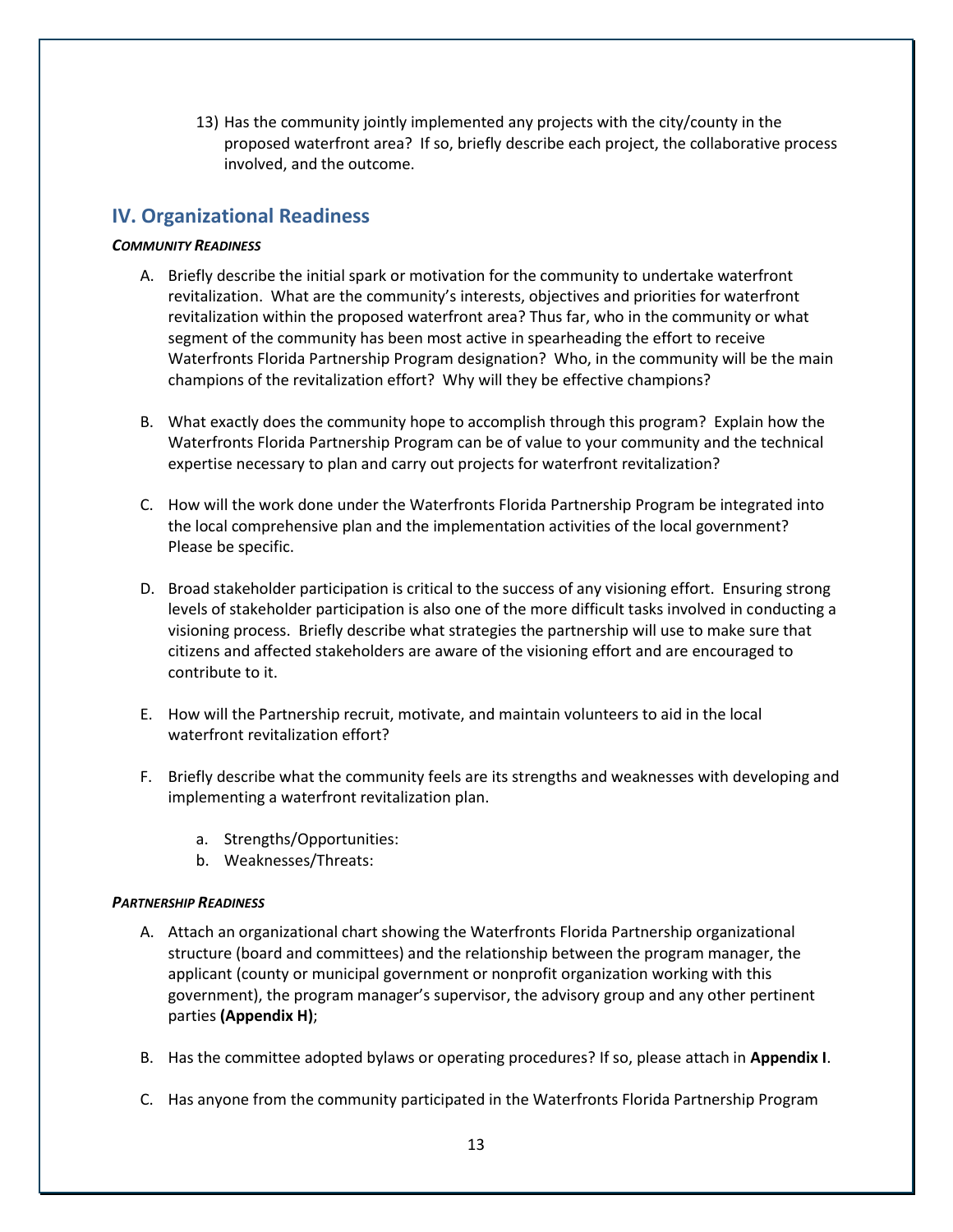network, such as attendance at a program managers' meeting or visiting a designated Waterfronts Florida Partnership Community? If so, please summarize interactions with members of the Partnership network.

- D. Has the community applied to the Waterfronts Florida Partnership Program in the past? If so, please summarize any activities the community has initiated to enhance its organizational readiness since previously applying.
- E. If designated, how will the local Partnership remain active in the program once becoming a graduate community?
- F. What mentoring activities is the Partnership willing to perform in order to promote the Waterfronts Florida Partnership Program to other interested communities?
- G. How will the Partnership ensure that institutional knowledge will be passed on over time to successive program managers, local officials and partner organizations?

### <span id="page-13-0"></span>**V. Waterfronts Florida Four Priority Issue Areas**

The Waterfronts Florida Partnership Program focuses on four priority issue areas: public access to the waterfront (including boat access and pedestrian access); environmental and cultural resource protection; enhancement of the viable traditional economy; and hazard mitigation. Using these four categories, please specifically describe the individual problems and issues that are present in the proposed waterfront area.

#### <span id="page-13-1"></span>*PUBLIC ACCESS TO THE WATERFRONT*

- 1. How many designated public access locations are within the proposed waterfront area?
	- Boat ramps (for motorized boats) not within a marina
	- Boat ramps (for canoes, kayaks, etc.) not within a marina
	- **Public marinas**
	- **Private marinas (with some public access)**
	- Public parks/piers
	- **•** Other
- 2. List the top five most frequently used public access locations (including marinas) within the waterfront area, and indicate whether the location is public or private.
- 3. What percentage of the locations listed above are privately owned and are open to the general public on a first-come, first-served basis?
- 4. What percentage of the locations listed above are privately owned and **not** open to the general public.
- 5. Does the community have an acquisition and development plan for public access?
- 6. What is currently being done to protect public access locations?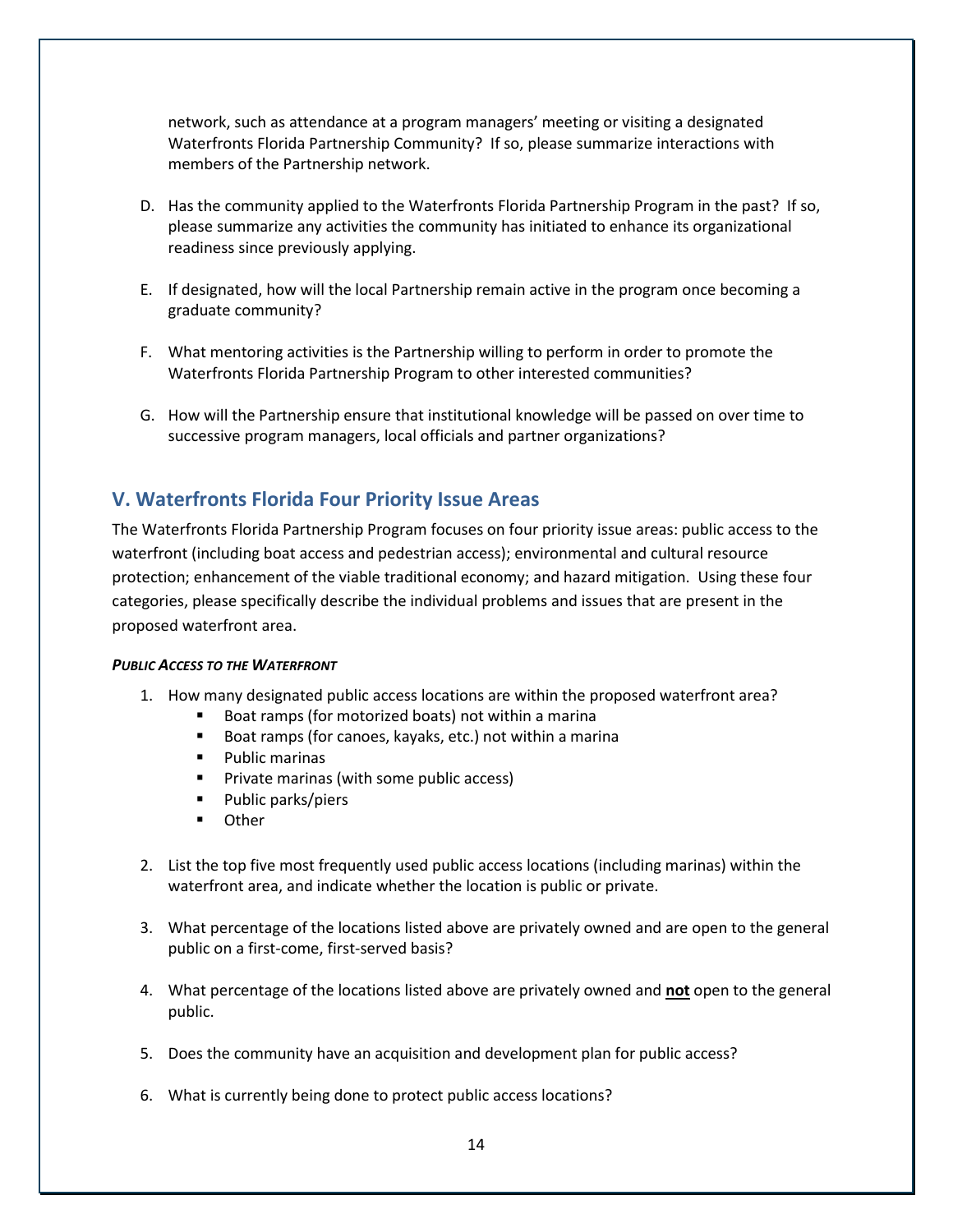- 7. Has the community experienced a decline in public access locations (e.g., public boat ramps, marinas, etc.) in the last five years?
- 8. What are the community's public access concerns or issues?
- 9. What community goals for protecting and enhancing public access to the waterfront are to be achieved through this program?
- 10. Who are, or could be, the potential partners involved in protecting and enhancing public access to the waterfront?
- 11. Does the community have any canoe trails or designated local blueways?
- 12. Does the community have any mooring and anchoring fields?

#### <span id="page-14-0"></span>*ENVIRONMENTAL AND CULTURAL RESOURCE PROTECTION*

#### **Environmental Resource Protection**

- 1. What are the community's top five environmental resources?
- 2. What concerns or issues does the community have regarding the protection of environmental resources?
- 3. What is currently being done to protect these resources?
- 4. What community goals for protecting environmental resources are to be achieved through this program?
- 5. How does the community propose to balance resource protection and economic development?
- 6. Who are, or could be, the potential partners involved in protecting environmental resources?

#### **Cultural/ Historical Resource Protection**

- 1. What are community's top five cultural and/or historical resources?
- 2. Briefly describe the "culture" the waterfront that community wishes to preserve?
- 3. What concerns or issues does the community have regarding the protection of cultural and historical resources?
- 4. What is currently being done to protect or enhance these resources?
- 5. What community goals for protecting cultural and/or historical resources are to be achieved through this program?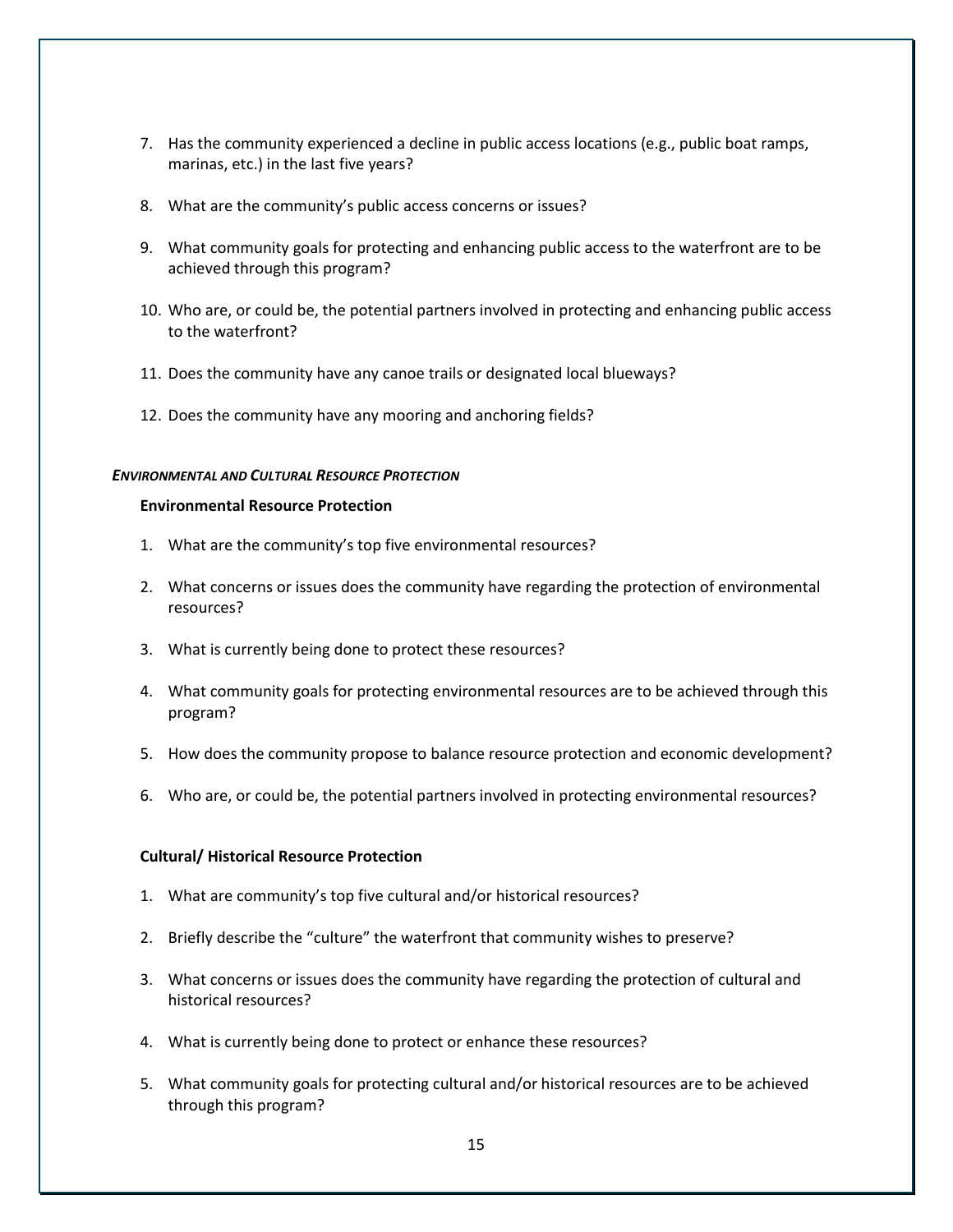6. Who are, or could be, the potential partners involved in protecting these resources?

#### <span id="page-15-0"></span>*ENHANCEMENT/REVITALIZATION OF THE TRADITIONAL ECONOMY*

- 1. What are the community's main economic resources?
- 2. Is the waterfront area a recreational working waterfront, a commercial working waterfront, or a combination of both? How does the proposed waterfront area fit in the character of the wider waterfront area?? Please explain.
- 3. Does the community have a commercial fishing industry? If so, how many commercial fishing boats dock in the waterfront area on a regular basis?
- 4. Does the community have an icehouse? If so, how many?
- 5. Does the community have a seafood processing center? If so, how many? If not, where do fishermen take their products for processing?
- 6. Does the community have any fishing cooperative?
- 7. Please list any other commercial or recreational economic resources that are significant to the local **waterfront** economy?
- 8. What approaches has the community taken to maintain and/ or increase economical viability of the waterfront area?
- 9. What are the community's goals for revitalizing the waterfront economy (to be achieved through this program)?
- 10. Who are, or could be, the potential partners in this area for economic revitalization?

#### <span id="page-15-1"></span>*HAZARD MITIGATION*

- 1. To which natural hazards is the proposed waterfront area vulnerable? List all that may apply: Flooding, Hurricanes, Wildfire, Sea Level Rise, Tornadoes, Sinkholes, Erosion, Manmade/Industrial Hazards.
- 2. What are the hazard mitigation problems and issues present in the proposed waterfront area?
- 3. Are there any projects within the proposed waterfront area identified on the local government's Local Mitigation Strategy (LMS) prioritized initiatives list? If so, list the projects.
- 4. When did the community last experience a significant hazard event?